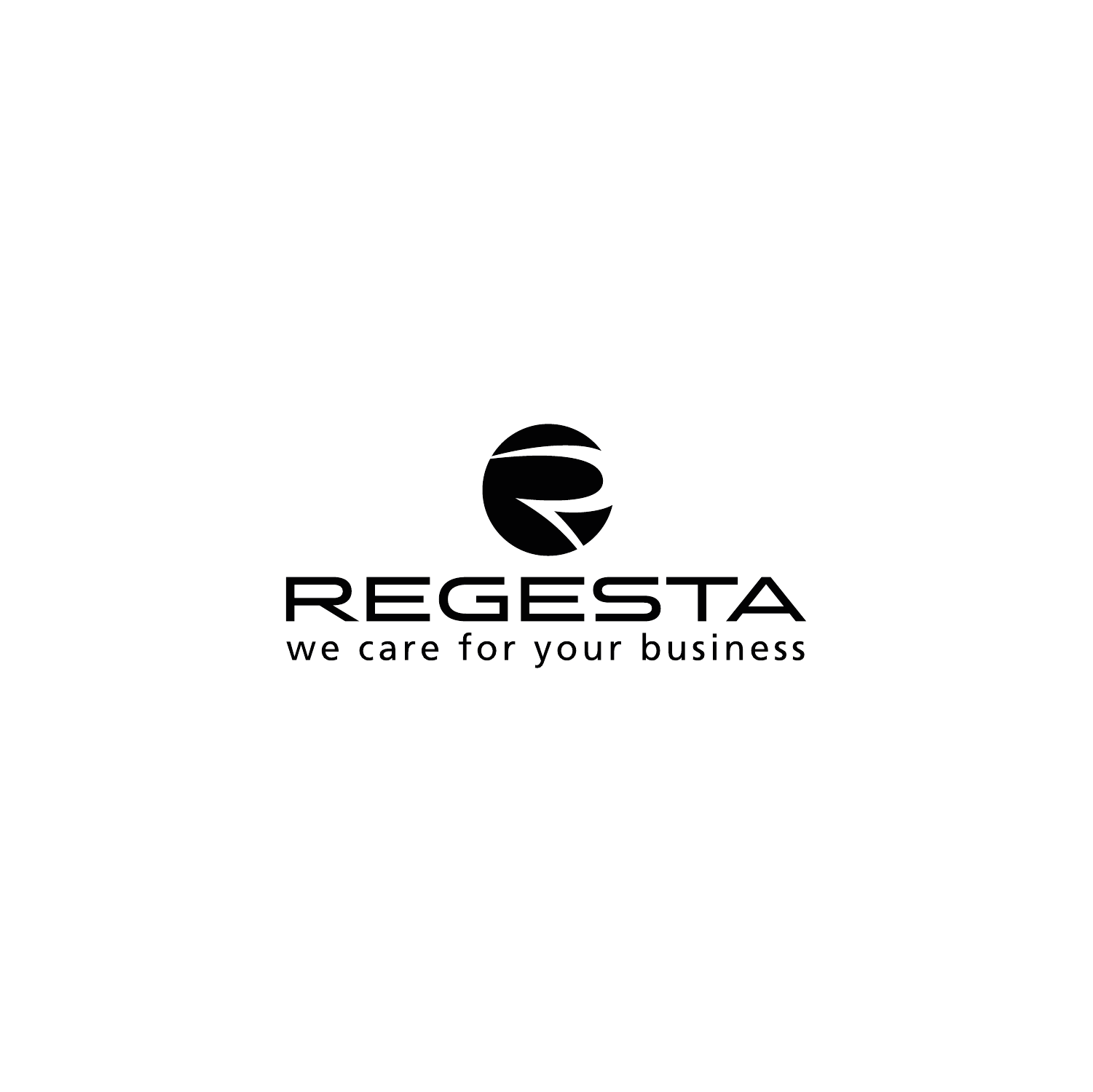# SAP On Premise Solutions

#### SAP S/4Hana

SAP S/4Hana is the intelligent ERP suite designed specifically for in-memory computing. SAP S/4Hana offers a customized consumer user experience thanks to SAP Fiori. SAP S/4Hana is the ideal choice for the company that wants to have a latest generation ERP. SAP S/4Hana offers scalability and flexibility for companies of all markets and of all sizes, from SMEs to large companies.

#### SAP Leonardo/SAP Intelligent Enterprises

SAP Leonardo IoT SAP Intelligent Enterprise allows you to have a business fully connected with applications, platforms and technologies Internet of Things (IoT). SAP Leonardo helps you think about new business models by leveraging real-time information and supports end-to-end adaptive processes.

#### SAP Manufacturing Intelligence and **Integration**

SAP Manifacturing intelligence and integration (SAP MII) was created to generate value from the Industrial Internet of Things (IIoT) by connecting the four M's of manifacturing, man, material, method and machine, to the extended supply chain. SAP MII collects the production informations and visibility needed to run and integrate production processes with business operations in real time.

### SAP Fiori

SAP Fiori customizes and simplifies the user experience (UX) for SAP applications. Using modern UX design principles, SAP Fiori delivers a consumer-grade user experience based on roles across all business lines, activities and devices. SAP Fiori is natively supported in SAP S/4Hana, Ariba Mobile and SAP Cloud for Customer.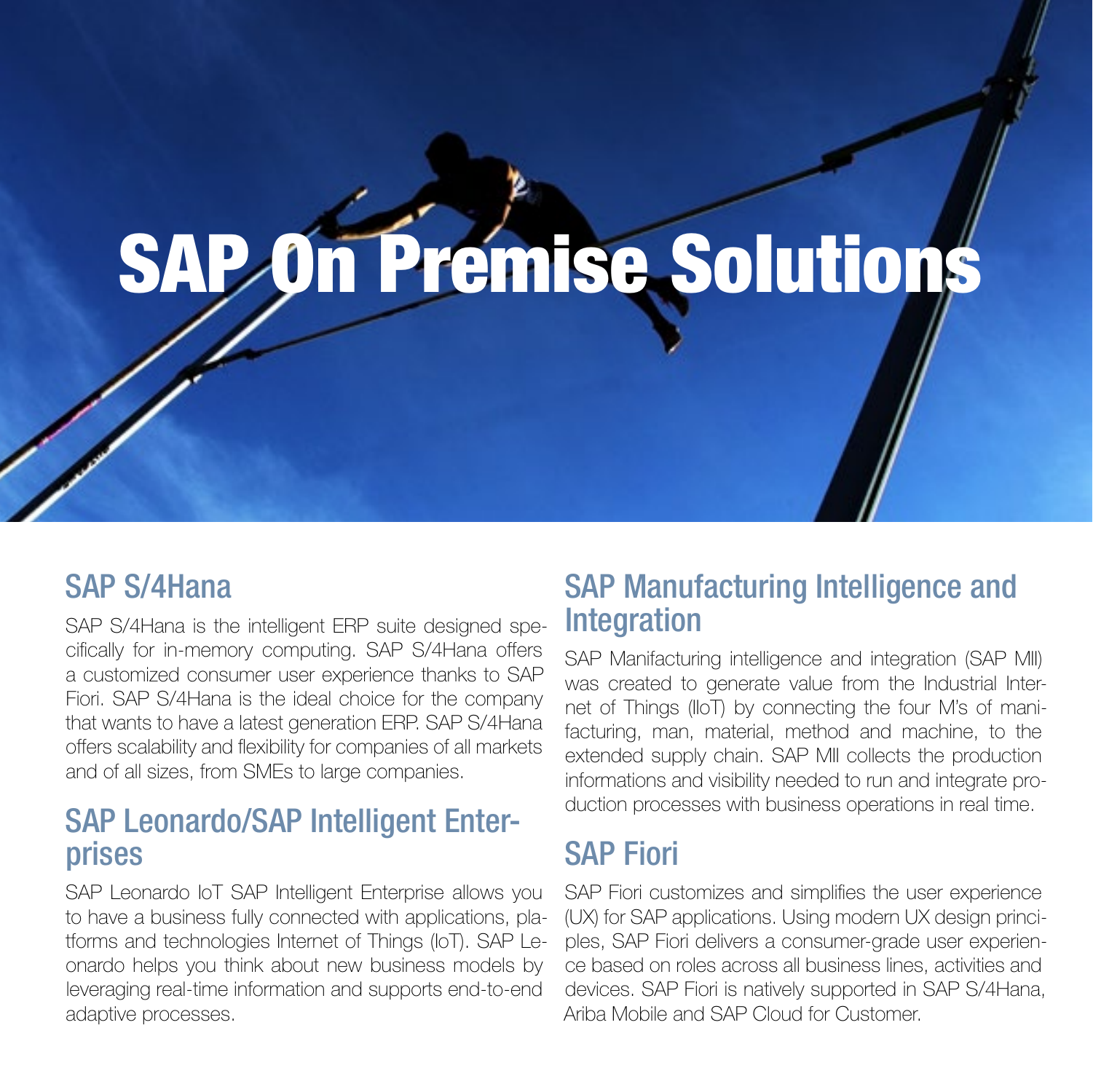## SAP Cloud Solutions

#### SAP S/4Hana Cloud

SAP S/4Hana rapresents the latest generation of SAP ERP and it is now available in cloud. It integrates every business process, it transforms real-time data into action and it increases employee productivity, with the security and compliance offered by the market leader. S/4Hana is available as a single tenant or multi-tenant version with costs per user on a monthly basis.

#### SAP C/4Hana

SAP C/4Hana is designed to build stronger relationships with customers and earn and maintain their trust. This in-memory suite of customer experience (CX) offers cloud solutions for marketing, e-commerce, sales, services and customer data and it uses technologies such as machine learning to enhance real-time relationships.

#### SAP SuccessFactors

SAP Success factor organizes all employee performance data, training and basic information into a system in a cloud system HCM/HRIS. This is about human capital management and employee self-service.

#### SAP Analytics Cloud

SAP Analytics cloud enables you to discover, analyze, plan, predict and collaborate in an integrated experience specifically for the cloud. Accessing all SAP data and integrating analysis directly into your business processes enables you to turn instant information into fast actions.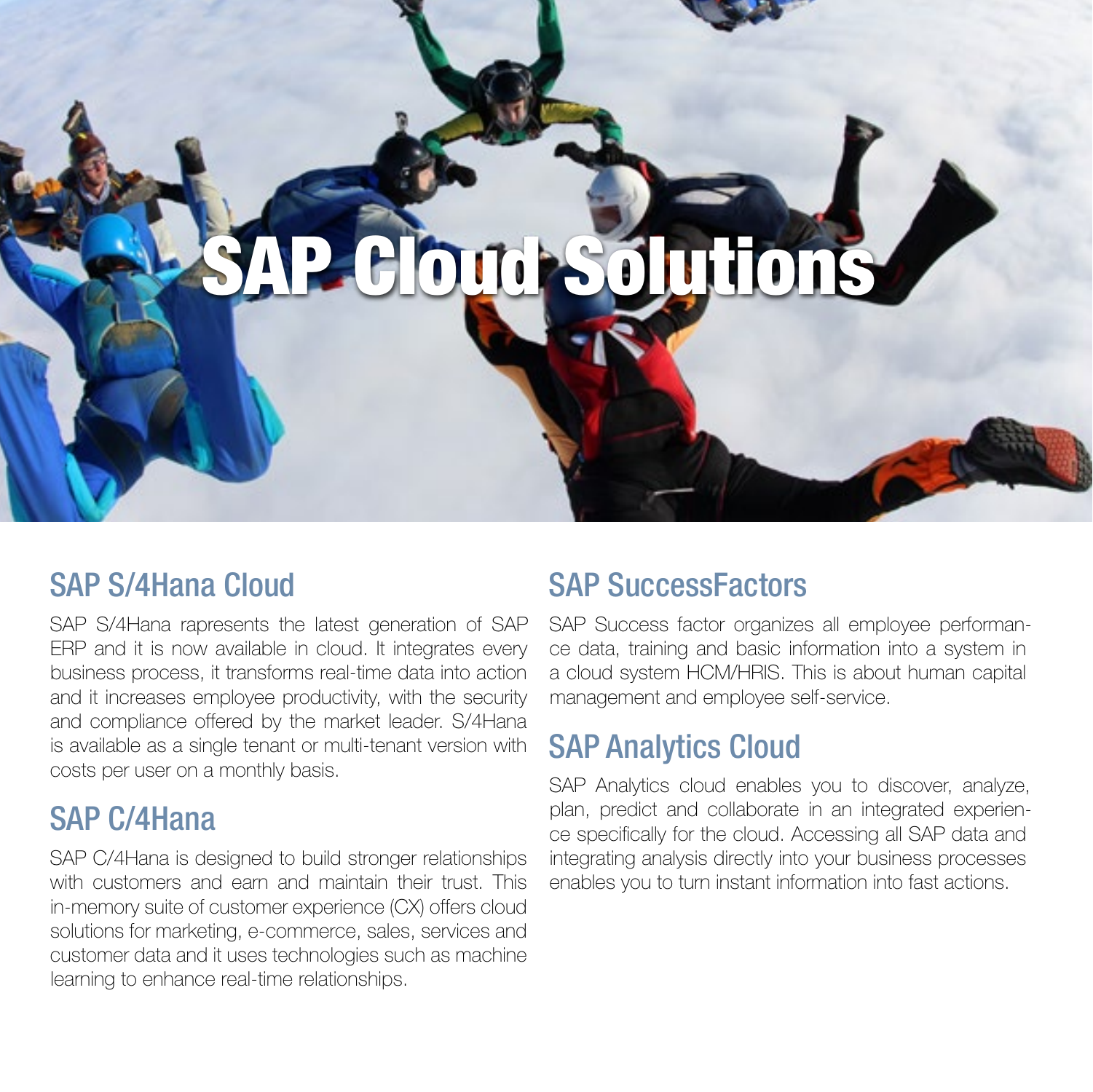### WE OPERATE IN 30 COUNTRIES WITH MORE THAN 80 CUSTOMERS

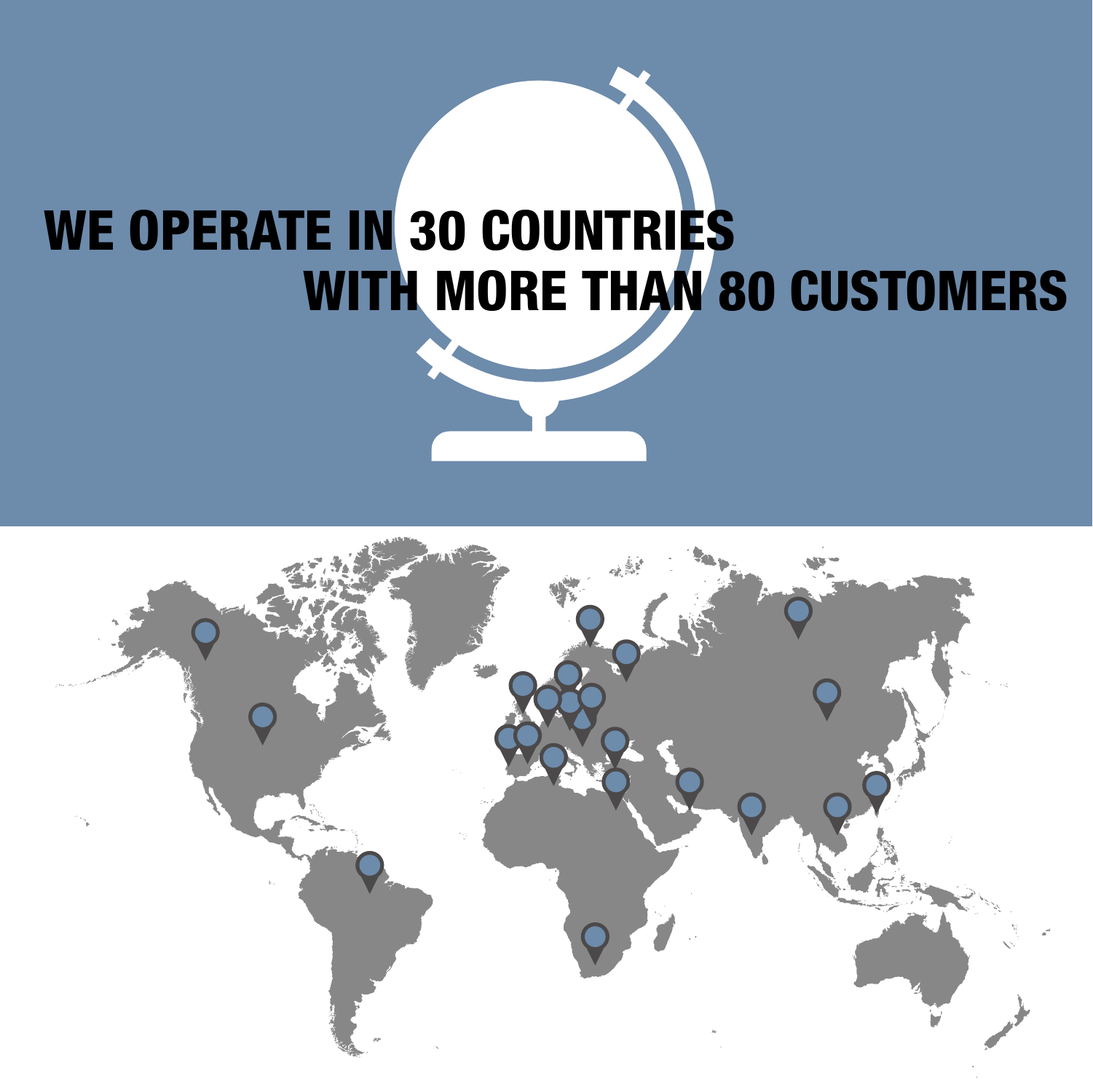

115 PEOPLE





28% HIGH SCHOOL DIPLOMA



32% WOMEN

AVERAGE AGE 33,5 YEARS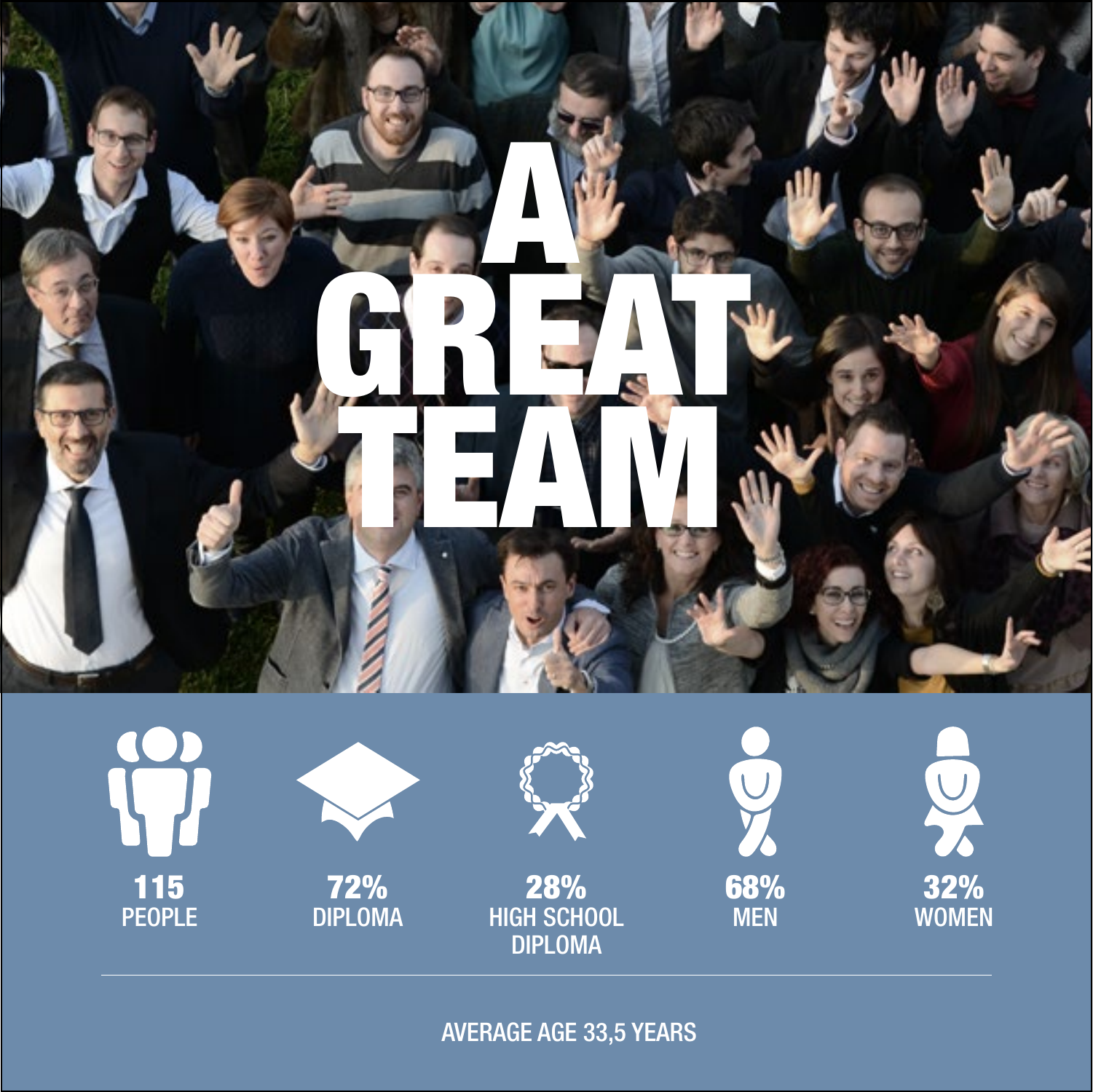# BY YOUR SIDE TO HANDLE THE COMPLEXIN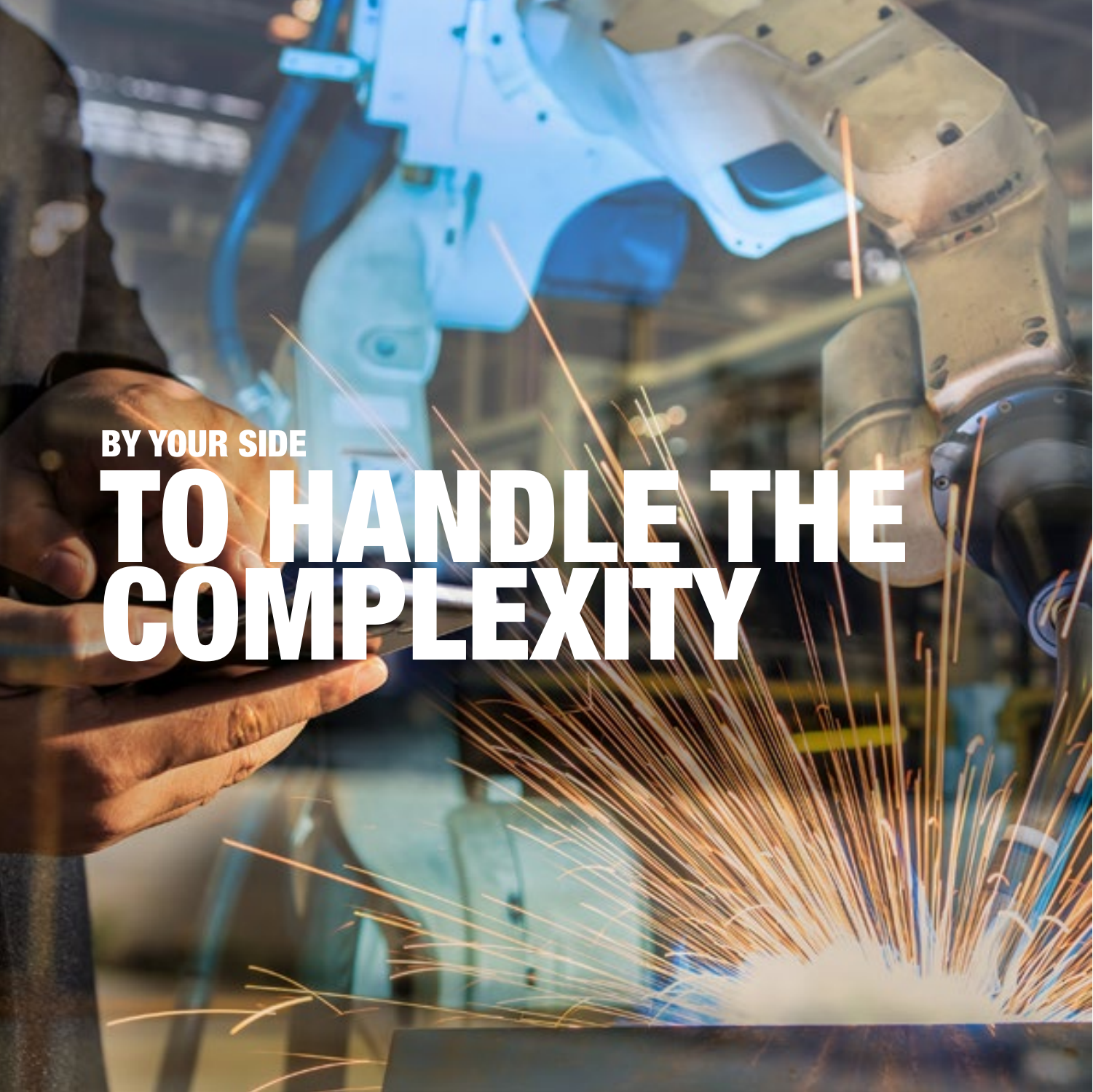The aim of regesta is to support companies in the digital transformation by introducing all those elements of innovation that allow to identify new business opportunities unexplored, creating value for the company.

Using the best technologies available, we help our customers to introduce innovation processes quickly and sustainably. We offer services and solutions that arise from our ability to combine process understanding, solid technological expertise and great passion for our work.

We guarantee our customers the commitment and flexibility of a local partner but also the geographical coverage of an international supplier.